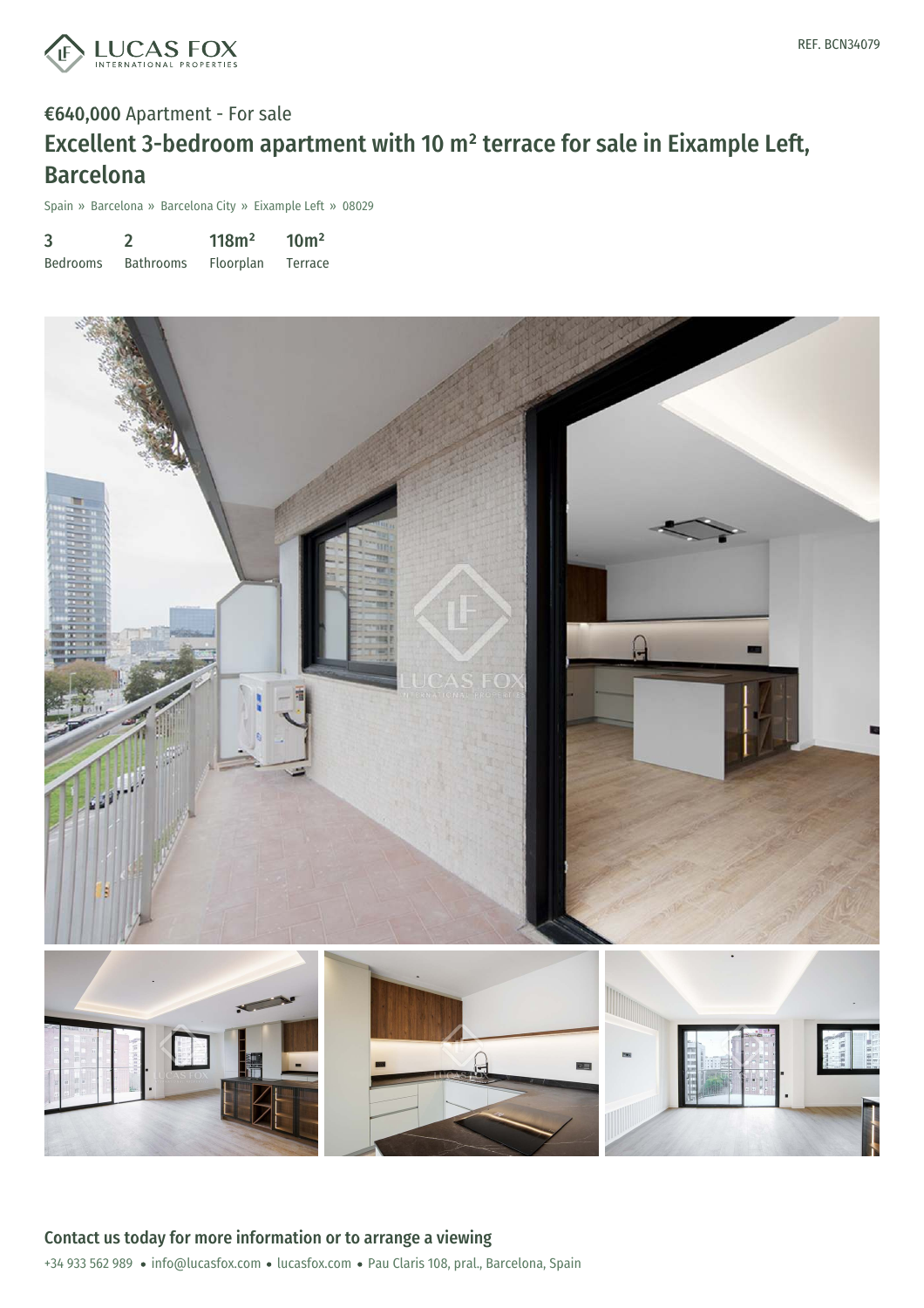

## €640,000 Apartment - For sale Excellent 3-bedroom apartment with 10 m² terrace for sale in Eixample Left, Barcelona

Spain » Barcelona » Barcelona City » Eixample Left » 08029

3 Bedrooms 2 Bathrooms 118m² Floorplan  $10<sup>m²</sup>$ Terrace

**OVERVIEW** 

## Spacious, completely renovated 118 m² apartment with 3 double bedrooms, 2 bathrooms and a terrace for sale on Avinguda Roma, Eixample Left.

In a building in good condition and with an lift, we find this 115 m<sup>2</sup> apartment, on the sixth floor, with lots of light and completely renovated. Just a few steps from Sants station and all the services that may be needed.

The apartment is distributed in a large 35 m² living-dining room with an open kitchen with access to a beautiful 10 m<sup>2</sup> terrace, the master bedroom with a dressing area and private bathroom, 2 other bedrooms, one double and one medium, and another complete bathroom.

The apartment has been renovated with great quality finishes and attention to detail. We can highlight the Porcelanosa tiling, high-end appliances, backlighting both in the living room and in the corridor, solid wood doors, air conditioning and heating through ducts and high-quality aluminium framed windows with thermal and acoustic insulation.



[lucasfox.com/go/bcn34079](https://www.lucasfox.com/go/bcn34079)

Terrace, Lift, Natural light, Air conditioning, Double glazing, Equipped Kitchen, Exterior, Heating, Renovated, Transport nearby